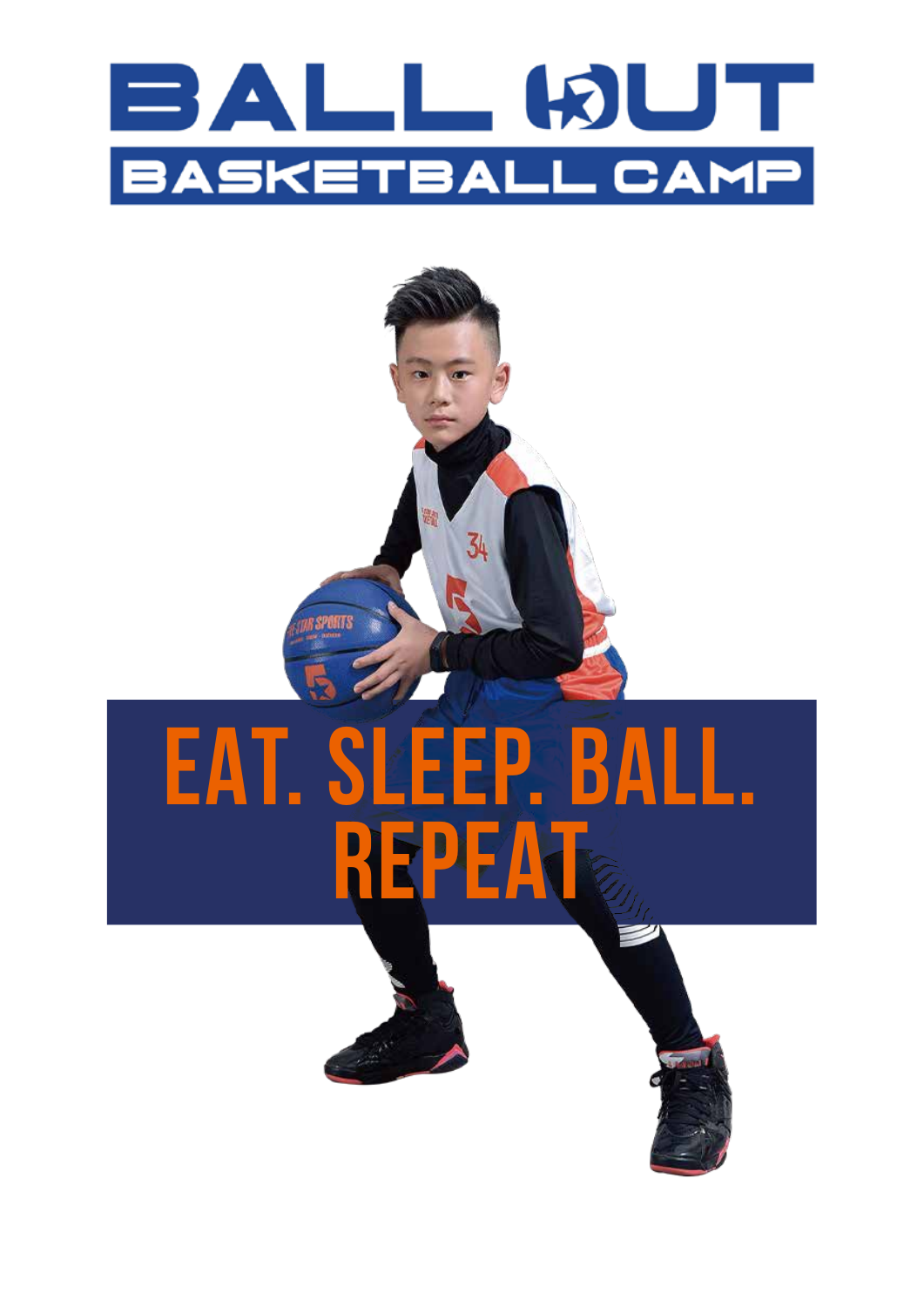

**Available year-round, Five-Star sports Ball Out Camps are intensive, overnight training programs designed for progressing basketball players to the next level in their development.** 

**A typical day at a Ball Out Camp consists of over 3.5 hours of skill development training and over 1 hour of basketball competition. Players can expect to be on the court for over 5 hours a day. Our campers live and breathe basketball**



#### **CHOOSING YOUR JUNIOR CAMP EXPERIENCE**

| <b>CAMPROOKIE</b><br><b>FOR PLAYERS EARLY IN THEIR</b><br><b>BASKETBALL DEVELOPMENT</b><br><b>LOOKING TO HONE THEIR</b><br><b>ALL AROUND SKILLSET</b> | <b>CAMPALL STAR</b><br><b>FOR PLAYERS LOOKING TO</b><br><b>DEVELOP THEIR GAME</b><br><b>THROUGH PERSONALIZED</b><br><b>COACHING AND HIGH LEVEL</b><br><b>COMPETITION</b> |                          | <b>CAMPMVP</b><br><b>FOR PLAYERS DEMANDING</b><br><b>TO ELEVATE THEIR</b><br><b>BASKETBALL GAME TO THE</b><br><b>NEXT LEVEL</b> |  |  |
|-------------------------------------------------------------------------------------------------------------------------------------------------------|--------------------------------------------------------------------------------------------------------------------------------------------------------------------------|--------------------------|---------------------------------------------------------------------------------------------------------------------------------|--|--|
|                                                                                                                                                       |                                                                                                                                                                          |                          |                                                                                                                                 |  |  |
|                                                                                                                                                       | ROOKIE                                                                                                                                                                   | <b>ALL STAR</b>          | <b>MVP</b>                                                                                                                      |  |  |
| Multiple Technical Skill Training                                                                                                                     | $\bigcirc$                                                                                                                                                               | $\small\bigtriangledown$ |                                                                                                                                 |  |  |
| <b>Multiple Game-Situation Training</b>                                                                                                               | $\heartsuit$                                                                                                                                                             |                          |                                                                                                                                 |  |  |
| <b>Video Analysis Session</b>                                                                                                                         | $\heartsuit$                                                                                                                                                             |                          |                                                                                                                                 |  |  |
| Character Development Classroom Program                                                                                                               | $\bigcirc$                                                                                                                                                               |                          |                                                                                                                                 |  |  |
| <b>Strength &amp; Conditioning Session</b>                                                                                                            | $\bigcirc$                                                                                                                                                               | $\bigcirc$               |                                                                                                                                 |  |  |
| Hotel Accommodation (House Keeping & Laundry)                                                                                                         |                                                                                                                                                                          |                          |                                                                                                                                 |  |  |
| Three Meals & Drinks Daily                                                                                                                            |                                                                                                                                                                          |                          |                                                                                                                                 |  |  |
| <b>Ball Out Training Gear</b>                                                                                                                         |                                                                                                                                                                          |                          |                                                                                                                                 |  |  |
| Small Group Elite Training Session (6 People Max)                                                                                                     |                                                                                                                                                                          | $\left(\!\vee\!\right)$  |                                                                                                                                 |  |  |
| Athletic Performance Enhancement Clinic                                                                                                               |                                                                                                                                                                          |                          |                                                                                                                                 |  |  |
| Individual, Elite Training Session (1-to-1)                                                                                                           |                                                                                                                                                                          |                          |                                                                                                                                 |  |  |
| Personalised Ball Out Training Gear                                                                                                                   |                                                                                                                                                                          |                          | $\rm \bigcirc$                                                                                                                  |  |  |

For more information, Please contact:

Tel: 0755-8628 9331 Email: info@fivestarsports.cn



外教青少儿篮球培训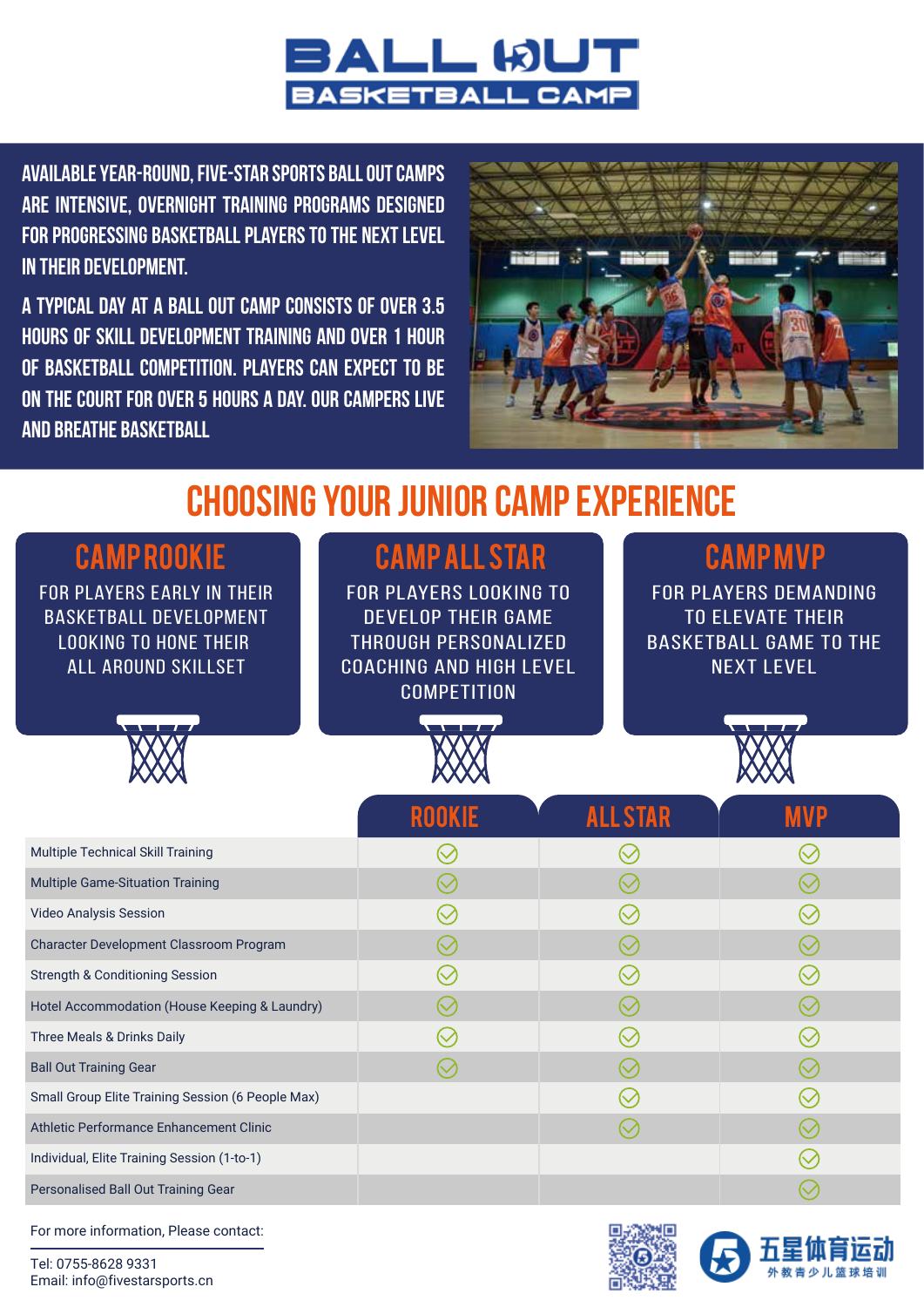

### FOSHAN Foshan Golf Club



|                  | <b>DATE</b>                          | <b>PRICE</b>                |                                 | <b>DAILY CAMPER SCHEDULE</b>                     |
|------------------|--------------------------------------|-----------------------------|---------------------------------|--------------------------------------------------|
| <b>Session 1</b> | <b>June 24-27</b>                    |                             | $08:00 - 08:45$                 | <b>Breakfast</b><br><b>1st Station</b>           |
| <b>Session 2</b> | <b>July 13-17</b>                    |                             | $09:45 - 10:10$                 | 2nd Station                                      |
| <b>Session 3</b> | <b>July 20-24</b>                    |                             | 11:15 -12:00                    | <b>3rd Station</b><br><b>Skill Session</b>       |
|                  |                                      | ¥6499                       | $12:00 - 1:00$<br>$2:45 - 3:15$ | Lunch<br>4 x 4 Cutthroat                         |
|                  |                                      |                             | $3:30 - 4:30$<br>$4:30 - 5:30$  | <b>Camp League Games</b>                         |
|                  |                                      |                             | $6:00 - 7:00$                   | <b>Dinner</b>                                    |
| <b>Session 6</b> | Dec 21-25                            |                             | $8:30 - 9:30$                   | <b>Camp League Games</b>                         |
|                  | <b>Session 4</b><br><b>Session 5</b> | Aug 24-28<br><b>Oct 2-6</b> | <b>RMB</b>                      | $09:15 - 09:45$<br>10:15 -10:45<br>$7:30 - 8:30$ |

For more information, Please contact:

Tel: 0755-8628 9331 Email: info@fivestarsports.cn





BEGINNER, INTERMEDIATE & ADVANCED

**BEGINNER, INTERMEDIATE & ADVANCED** 

BASKETBALL

**BASKETBALL**